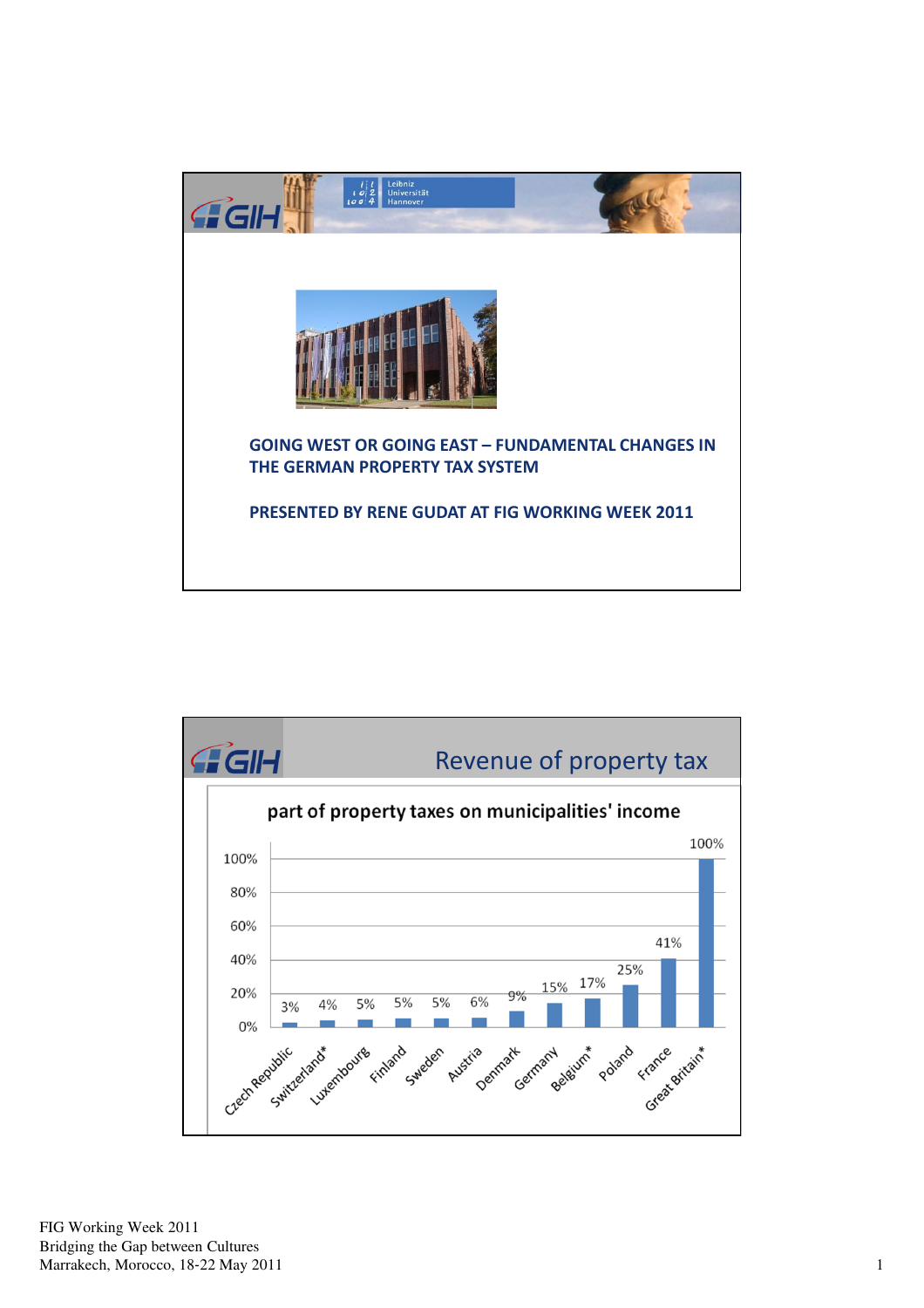

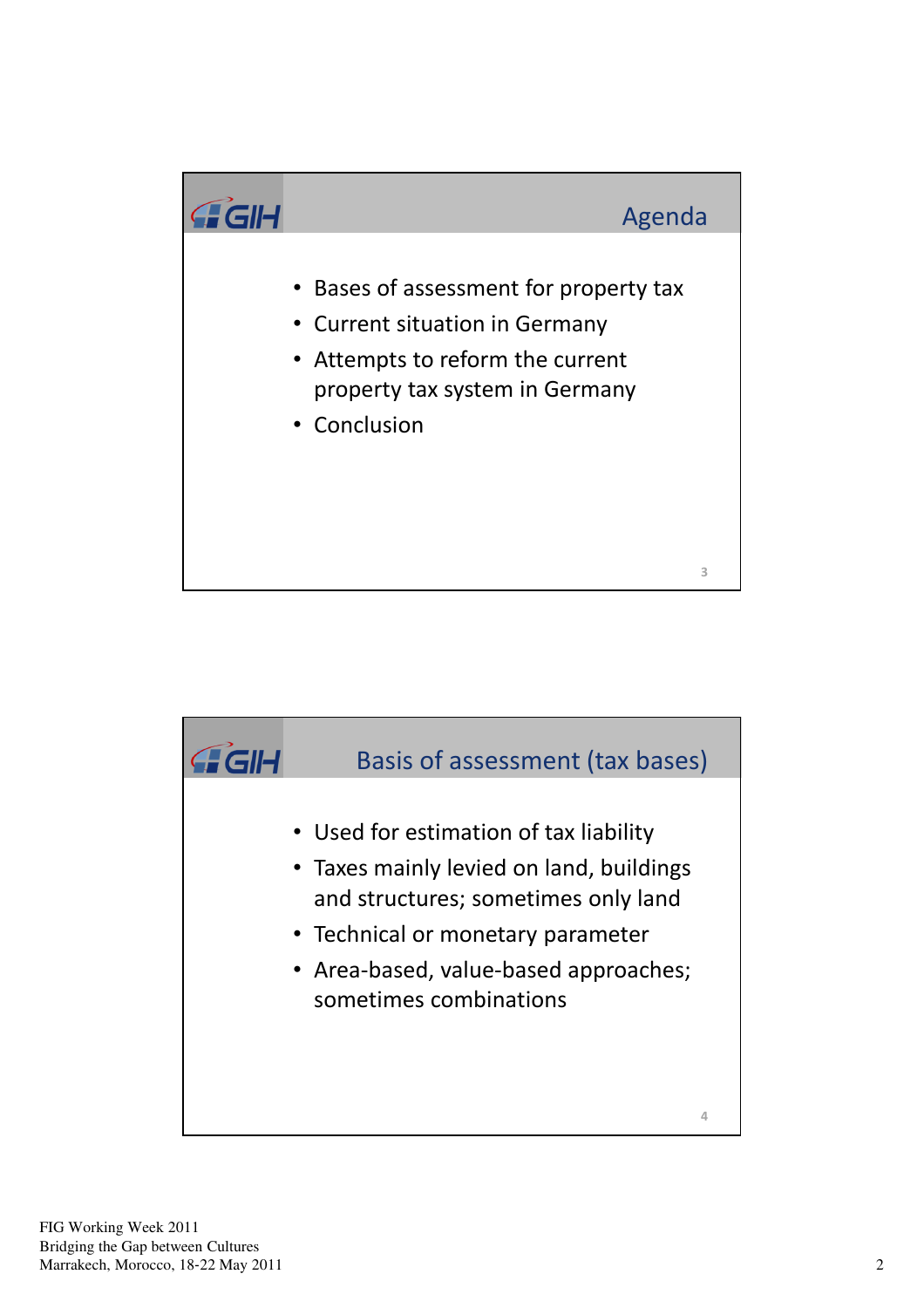

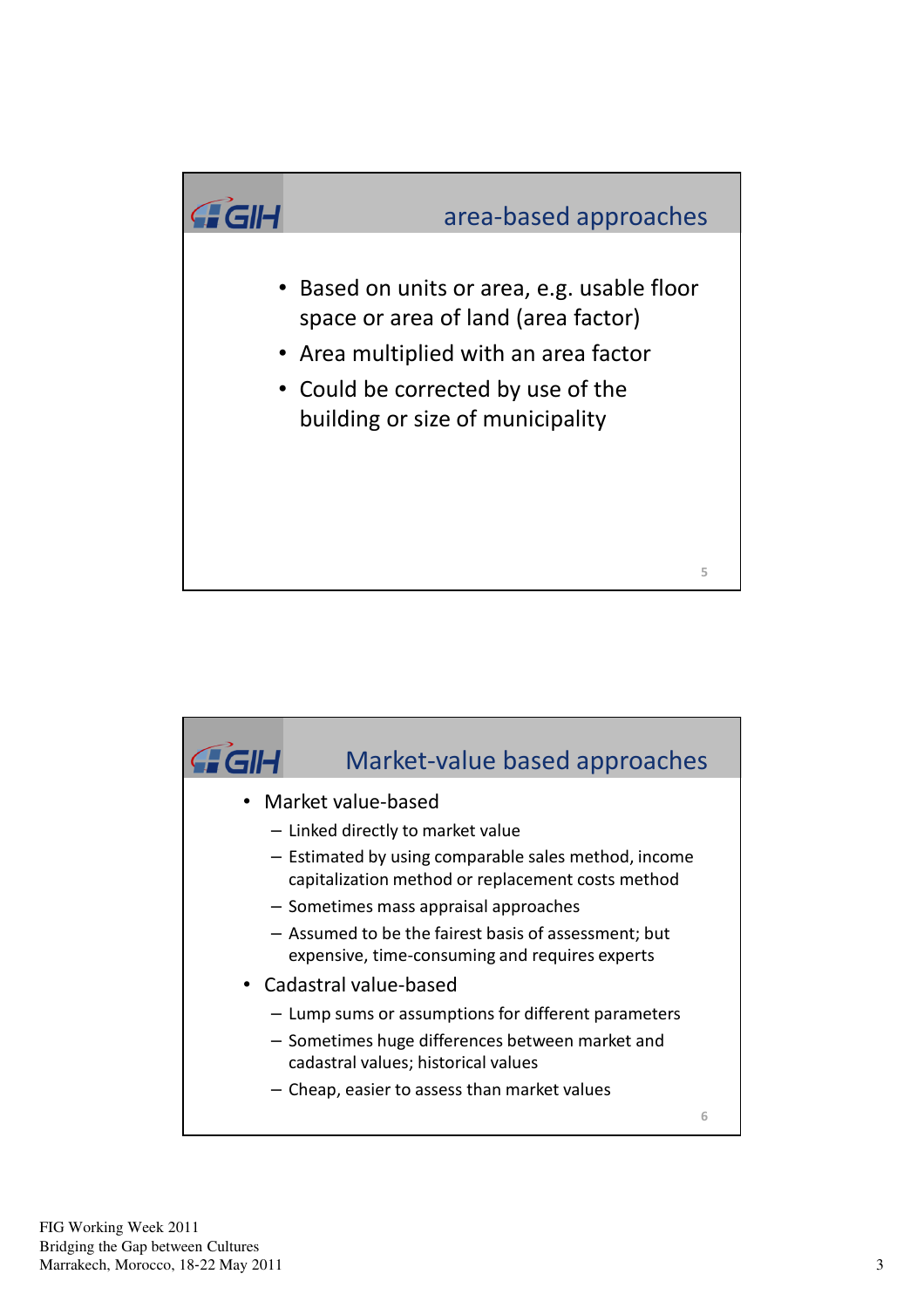

| <b>GIH</b> | <b>Current Situation in Germany</b>                                                                                                                                             |   |
|------------|---------------------------------------------------------------------------------------------------------------------------------------------------------------------------------|---|
|            | • 35 million objects: revenue of 10.8 Billion Euros<br>property $tax = standard$ assessment value $\times$<br>assessment factor × rates of assessment                           |   |
|            | • Standard assessment values:<br>- Formally used for different taxes<br>- Law: ought to be declared every six years; but last time: 1964<br>(West Germany)/ 1935 (East Germany) |   |
|            | • Assessment factors:<br>- One for the whole country<br>- Different assessment factors for different kinds of property                                                          |   |
| $\bullet$  | Rates of assessment<br>- Different factors of each municipality<br>- One factor for the whole municipality                                                                      |   |
|            |                                                                                                                                                                                 | 8 |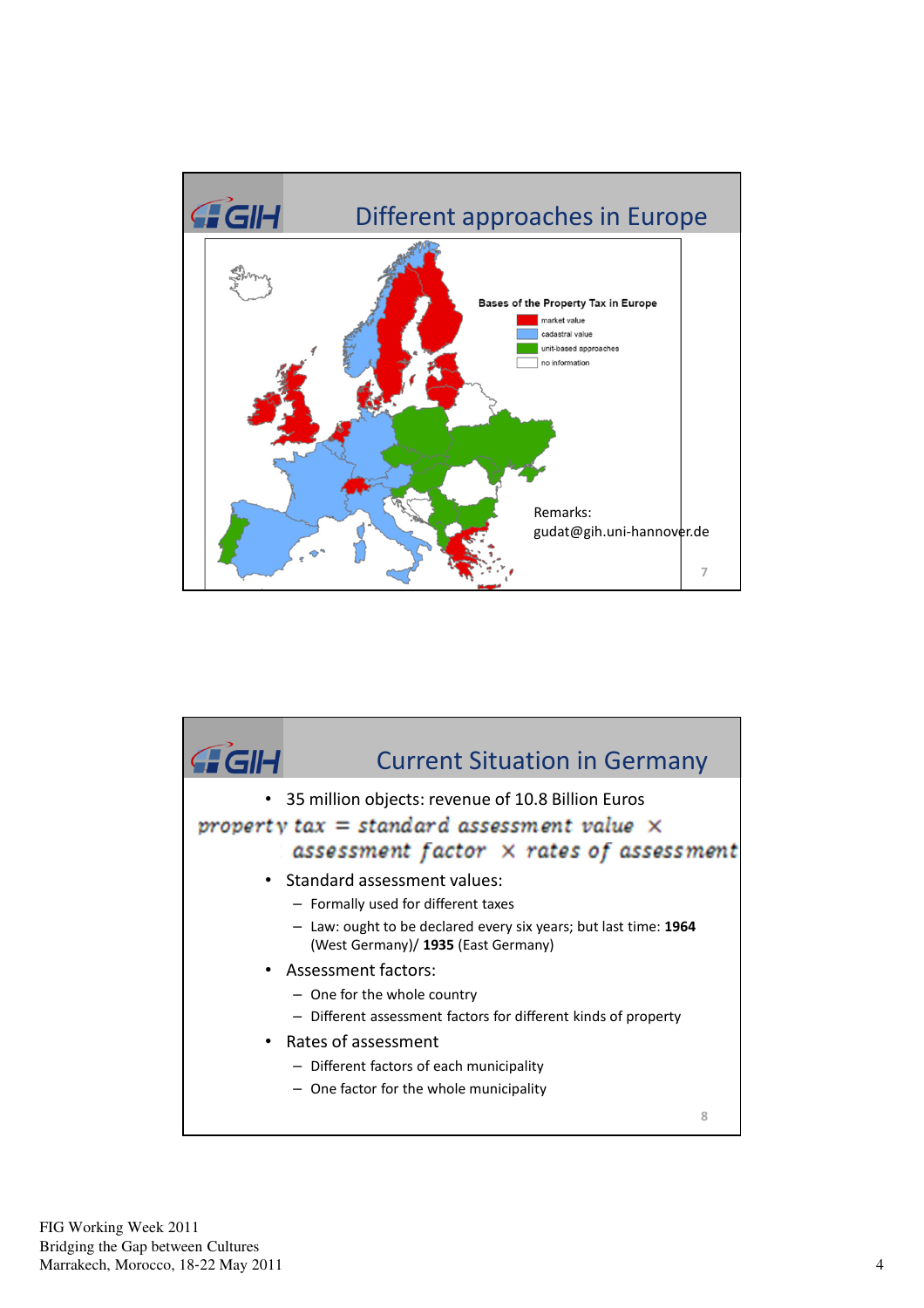